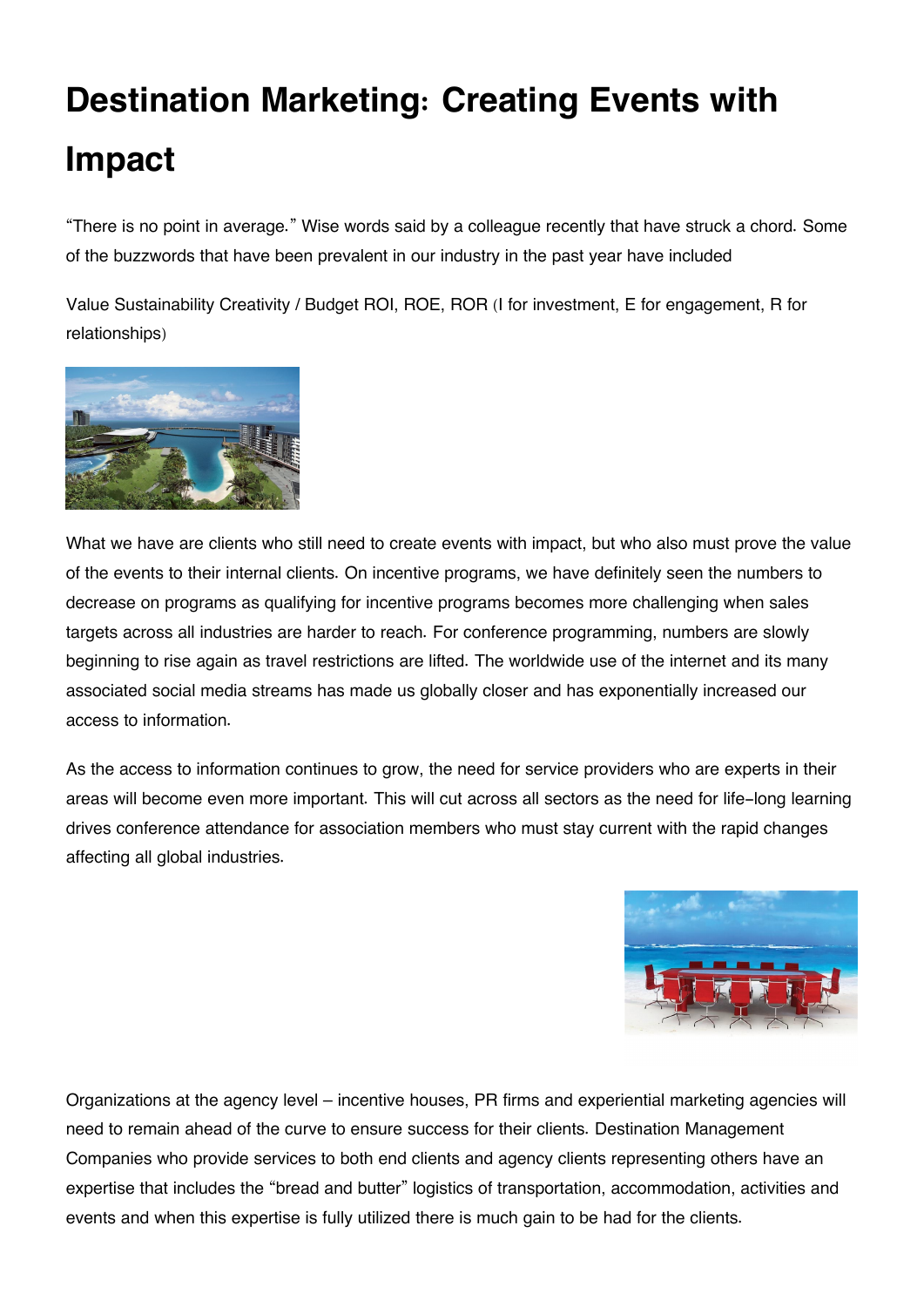First understanding your program objectives is critical. You must choose a destination that meets these objectives, whether these are reward, motivation, inspiration or transformation. Once the destination is chosen, a partner who not only has the knowledge of the destination, but an innate understanding of how to deliver relevant and impactful events that will drive to these objectives is critical. Seamless operations are the average, the norm, the basis for your program. Understanding how to weave elements that will inspire imaginations, drive innovation, embrace and encourage connection and communication… this is when the experience becomes elevated and meaningful. This requires strategic development of a program that at each touch-point, from the first announcement to the final good-bye is memorable. It requires a team that is passionate about continually raising the bar, and welcoming guests to their home with open hearts and smiles that engage, and who wants to make sure that at the end of the day, the client basks in the glow of having made a great choice, even as we know they are moving on to another program.



When seeking the services of any professional service organization, you do need to seek value, and to understand the value is not always the lowest price. Rather great value comes from a combination of choices. For a meeting or incentive program this may include the airlift, ground transportation and accommodation options, amenities, overall feeling of the destination and the activities and events, and potentially education and networking opportunities. Ultimately part of this becomes about choosing a team that will have synergy with your team and bring a vision to life. When you can find the combination that has the best fit, then you will be assured of a successful program where relationships are deepened and objectives are exceeded.

That is the future of what every event needs to be. Is it looking up? Yes, definitely, clients are looking to the future rather than reacting so much to immediate needs, and are able to see that with planning and structure, programs that will drive sales are back on the rise and that travel incentives remain an "ultimate" reward, one that is worth spending the time to earn.

Conferences as noted above are also on the upswing, and trade shows are seeing improved attendance. The outlook is not quite rosy, but it is certainly refreshing to see that the importance of face to face connections is recognized, and the opportunities will continue to grow.

## **By Tahira Endean**

CMP - Director, Team Creative and Production, Cantrav Services Inc.